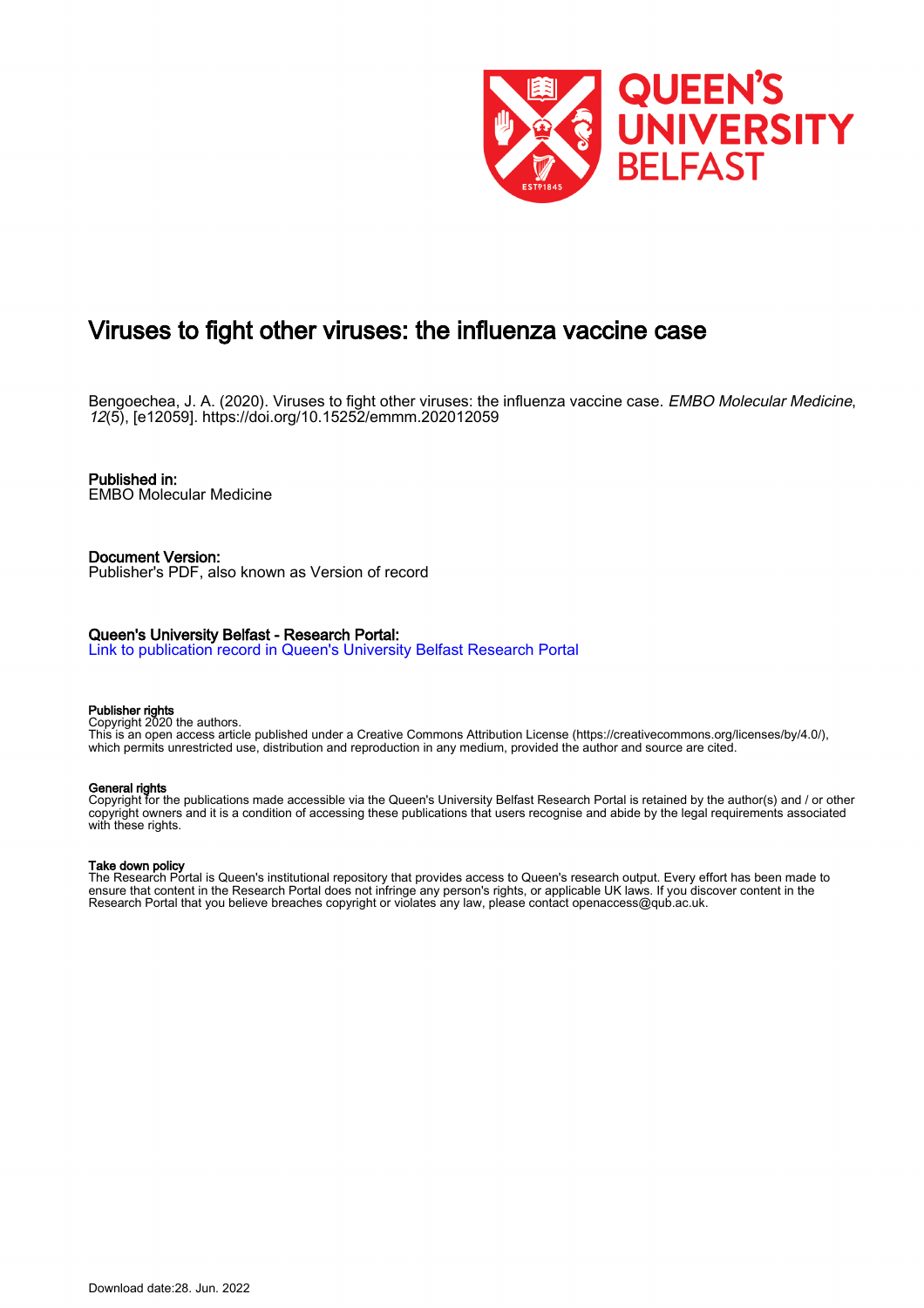## News & Views



# Viruses to fight other viruses: the<br>influenza vaccine case Jose A Bengoechea **D**

### Abstract

Undoubtedly, vaccination is one of the health interventions showing major impact on humankind. Vaccines remain one of the most effective and safest ways to tackle infections. The current coronavirus pandemic is not an exception, and we all hope that ongoing international efforts will succeed in developing a vaccine soon. In this scenario, the present work published in this edition of EMBO Molecular Medicine by Demminger and colleagues (Demminger et al, 2020) is timeliness to exemplify the steps needed to develop effective vaccines.

EMBO Mol Med (2020) 12: e12059 See also **[Demminger](https://doi.org/10.15252/emmm.201910938) e[t al](https://doi.org/10.15252/emmm.201910938)** (May 2020)

his study focuses on influenza, a<br>seasonal pandemic with major annual<br>impact on the health systems world-<br>wide This infection is associated with high seasonal pandemic with major annual wide. This infection is associated with high mortality and morbidity in very young and old individuals. Stories in the recent news have highlighted the unusual deadly influenza pandemic lasting from 1918 to 1920, the so-called Spanish flu, highlighting the devastating impact of these viral infections.

The current influenza prophylaxis is based on immunization with trivalent or quadrivalent influenza vaccines containing antigens from influenza A and B viruses. However, this vaccine is mostly strain specific and the process to produce it is timeconsuming. In addition, evidence indicates it does not provide protection against emerging zoonotic influenza A virus strains. Overall, the need to develop a novel vaccine conferring protection as broad as possible is widely acknowledged.

One observation key for this work is the discovery of protective antibodies against the surface glycoprotein hemagglutinin (HA) acting via interference with viral replication or via Fc-receptor-mediated cellular cytoxicity (DiLillo et al, 2016; Wu & Wilson, 2017). Demminger and colleagues decided to exploit an adeno-associated virus (AAV) vector to express influenza antigens to elicit protective antibody responses. The selection of AAV as vector offers several advantages. AAV cannot replicate in humans, and data indicates they do not induce any pathophysiology. They are easy to produce under Good Manufacturing Practice standards and can be re-administered if needed. Of note, AAV has been already tested to express influenza antigens and showed to confer protection (Lin et al, 2009; Sipo et al, 2011; Xin et al, 2001).

Demminger and colleagues developed AAV vectors expressing wild-type HA, the surface exposed neuraminidase (NA), or chimeric HA (cHA) containing head regions from influenza A virus subtypes, or HA headless constructs. Constructs were based on proteins encoded by the pandemic influenza virus A/California/7/2009 (H1N1) pdm (Cal/7/9). Control assays confirmed the robust expression of all antigens.

Next, they assessed the immunogenicity in mice challenged intranasally testing side-by-side empty AAV vector (expressing GFP) and whole-inactivated virus (WIV) as controls. As expected, all AAV constructs expressing influenza antigens did elicit reactive antibodies that correlated with the total serum IgG titers. Interestingly, AAV vectors induced antibodies against a panel of different influenza viruses. Somewhat unexpectedly, WIV vaccination also elicited broadly reactive antibodies. Interestingly, neutralizing antibodies were found only in the sera of mice challenged with AAV containing HA, or cHA, and these antibodies were specific for the virus used for prime immunization. Of significant therapeutic relevance, authors demonstrated that AAV vector vaccination induced strong Fc-activating antibody response against Cal/7/9 but also against the mouse-adapted heterologous influenza virus PR8.

EMBO<br>Molecular Medicine

These positive results encouraged authors to test whether AAV vectors do protect mice from homologous (Cal/7/9) and heterologous (PR8) challenges. Although the mouse model has its limitations in terms of translational potential, it offers the opportunity to obtain first proof-of-concept information. As read-outs of infection, Demminger and coworkers used weight loss and survival of mice over a 14-day period. Mice vaccinated with the AAV construct were protected, and preliminary data suggest that three doses of the vaccine were better than two doses. Although these findings are sound, it is important to note that determination of viral titers in the tissues over time should be determined to solidify the read-outs based on animal behavior, clinical parameters, and/or survival. Some control experiments revealed a reduction in viral titers in vaccinated animals.

In a remarkable tour de force, authors went on to assess the protective efficacy of the AAV vectors in ferrets. This animal model reproduces very closely the course of human influenza. In these experiments, authors also introduce a group immunized with a commercial quadrivalent influenza vaccine of season 2017/18. Animals were vaccinated intranasally three times in 4 week interval whereas the control group immunized with the commercial vaccine

Wellcome-Wolfson Institute for Experimental Medicine, School of Medicine, Dentistry and Biomedical Sciences, Queen's University Belfast, Belfast, UK DOI 10.15252/emmm.202012059 | EMBO Mol Med (2020) 12: e12059 | Published online 22 April 2020